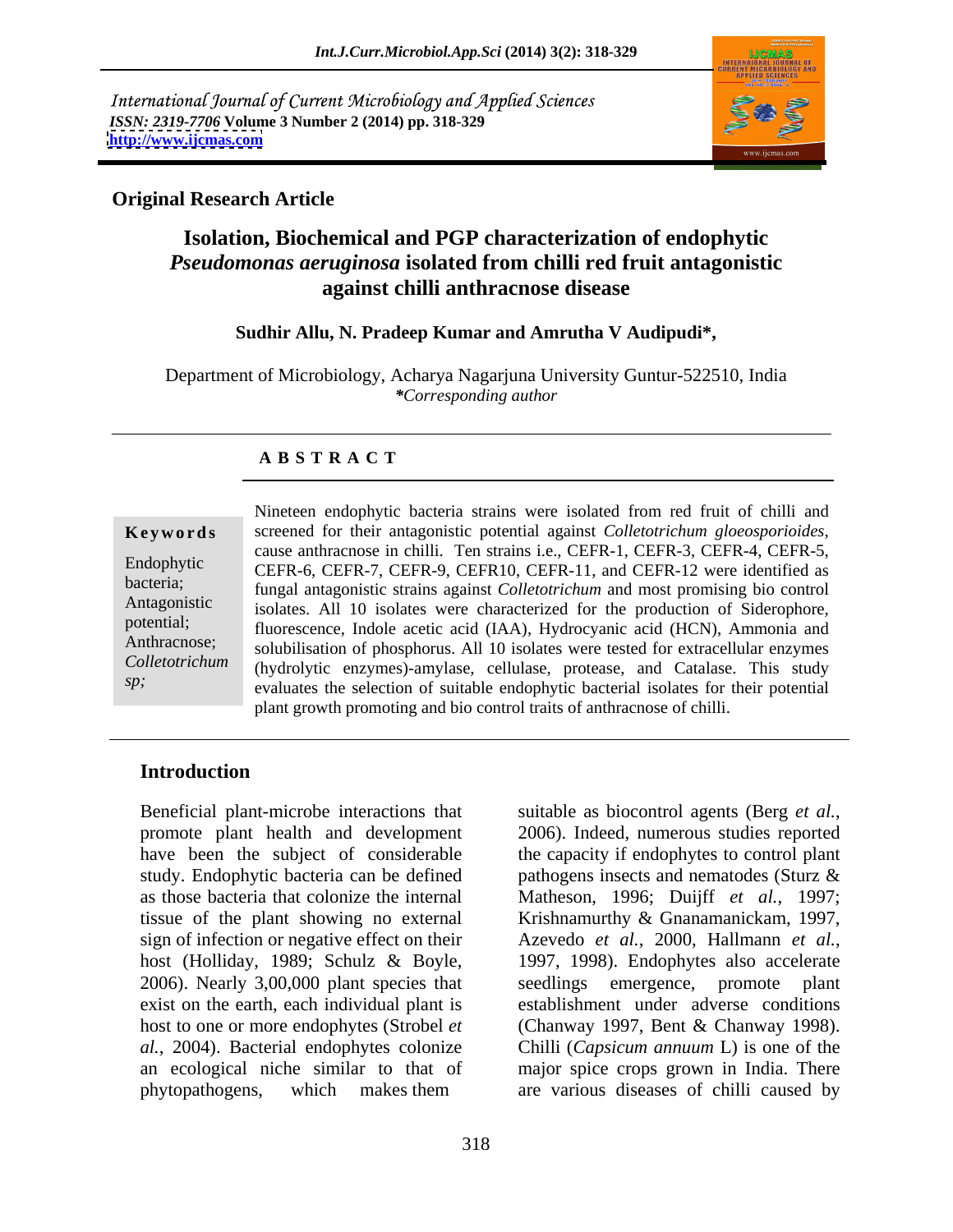Bacteria, Virus, and Fungi. Anthracnose were disinfected with  $H_2O_2$  for 2min, caused by *Colletotrichum capsici* and *C.gloesporioides* are the most devastating followed by 3% sodium hypochlorite rinse fungal pathogens in several chilli growing for ten times (5min each rinse) in sterile areas of the country (Po-Po-Than *et al.* 2008). Although there are several reports disinfection procedure successful and to on the biological control of the diseases verify that no biological contamination on caused by *Colletotrichum* sp. in chillies the surface, sterility checks were carried (Hegde & Kulkarni 2001) efficient fungal out as per the procedure of Yingwu Shi *et*  antagonistic endophytic microorganisms *al*(2009). After the confirmation of surface strains have not been identified for the disinfestations without biological sustainable management of Anthracnose. contamination, sample of plant material This communication aims at isolation of was aseptically weighed one gram and natural microflora from chilli red fruit, screening them for the antagonistic effects served in a tube containing 9ml sterile 1% against *C.gloesporioides*. Biological NaCl solution, and serially diluted upto 10<sup>-</sup><br>control is esclopically sete and it will not control is ecologically safe and it will not . 0.1 ml of each dilution was spread with pollute the environment. The tendency of a sterile glass rod over surface of nutrient endophytic microorganisms showing agar (NA) supplemented with 2.0 g/L fungal antagonism helps to develop bio sucrose. Petri plates were incubated at fungicide as a substitute for chemical  $28^0C$  for 7 days. Colony counts recorded fungicide (Opoku *et al.*, Mann *et al.*, by standard methods and isolated each 2008). However there is no research yet colony on agar slant separately. reported of controlling Chilli anthracnose with endophytic bacteria. This **Antagonism of endophytic bacteria** communication aims to evaluate **against** *Colletotrichum* **spp.** endophytic bacteria isolate from red fruit of chilli for biological control of anthracnose in chilli.  $\qquad \qquad \text{purchased} \qquad \text{from} \quad \text{MTCC} \quad \text{Chandingarh.}$ 

*C. frutescence* variety US 341 commonly grown disease resistant varieties in Guntur<br>district Healthy chilli plant at fruit were streaked on PDA medium 3 cm in district. Healthy chilli plant at fruit ripening stage was collected from distance opposite to pathogenic fungi Amaravathi village in Guntur district in zip lock covers under aseptic condition. Ripened fruits, green fruits, stem and leaves were separated thoroughly washed with tap water to remove adhering dust, fertilizers, soil and debris then washed with sterile distilled water. Ripened fruits

rinsed with 70% ethanol for 5min saline water. To confirm the surface disinfestations without biological was aseptically weighed one gram and then macerate. Macerated tissue was placed in a tube containing 9ml sterile 1% by standard methods and isolated each colony on agar slant separately.

**Materials and Methods** the instructions and specific media given **Isolation of endophytic bacterial strains** endophytic bacterial isolates were assayed<br>for antifungal activities against Endophytic bacteria isolated from *C.gloesporioides* (MTCC3439), by dual Lyophilized fungal cultures were purchased from MTCC Chandigarh. Cultures were grown in laboratory as per by MTCC Chandigarh. Chilli red fruit endophytic bacterial isolates were assayed for antifungal activities against culture method using Potato Dextrose Agar (PDA) medium. Endophytic isolates were streaked on PDA medium 3 cm in distance opposite to pathogenic fungi inoculated at the centre of the medium. The barrier between endophytic isolate and fungi indicated the antagonist interaction between them. Antagonist activity was investigated for 4 to 7 days after incubation at room temperature. The value of inhibition was measured using the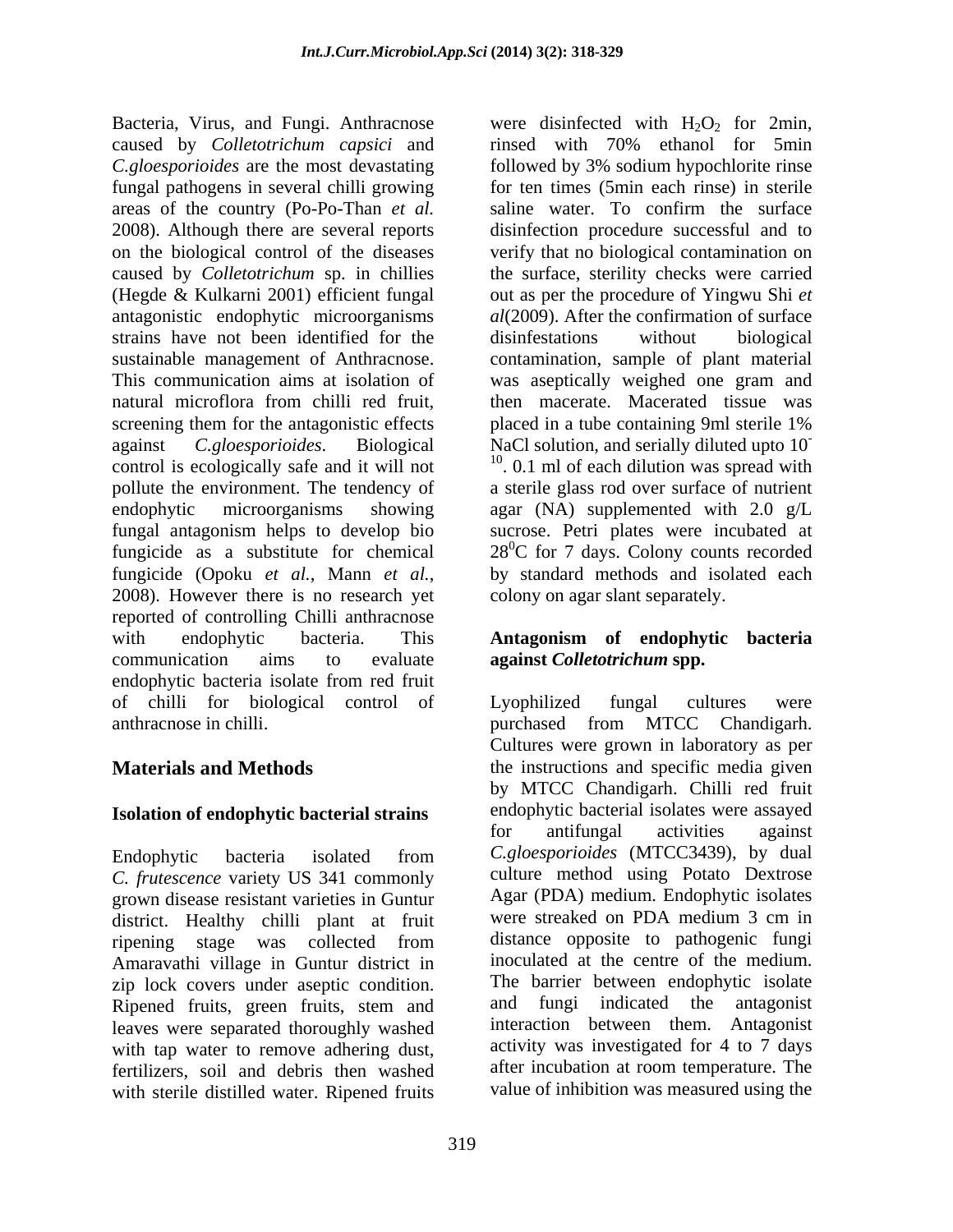fungi in the center of Petri dish to blank overnight and allowed to be at room

## **Production of Secondary metabolites by**

Patten and Glick (2002). The endophytic bacteria were grown in Luria broth supplemented with L-tryptophan  $(1\mu g \text{ ml}^{-1})$ <br> $\frac{1}{2}$  for 72 h, At the end of the incubation. Siderophore production  $\frac{1}{1}$  for 72 h. At the end of the incubation, Siderophore production cultures were centrifuged at 10,000g for<br>10 min and the supernatant was collected Siderophore production was tested 10 min and the supernatant was collected. One ml of this culture filtrate was allowed to react with 2ml of Salkowsky reagent (1  $\text{HClO}_4$ ) at  $28 \pm 2^0 \text{C}$  for 30 min. At the end<br>of the incubation pink color development medium and incubated at room of the incubation, pink color development

Solubilisation of tri-calcium phosphate<br>
Fluorescence production was detected in Pikovskaya's agar (Wasyu di *et al.*, 2011). Each endophytic isolate was streaked on the surface of Pikovskaya<br>next medium and phoenhete solubilising<br>used for fluorescence production. agar medium and phosphate solubilising activity was estimated after 1 to 5 days of incubation at room temperature. Phosphate solubilisation activity was determined by the development of the clear zone around bacterial colony.

## **Hydrocyanic acid (HCN) production**

Hydrogen cyanide (HCN) production from glycine production from glycine was tested following the procedure of Donate- Correa *et al*(2005). Tryptic Soya Agar (TSA) supplemented with glycine  $(4.4 \text{ g L}^{-})$ 

formula  $1-(a/b)$  x  $100\%$  (a: distance  $\qquad$ ) was prepared and autoclaved for 15 min between fungi in the centre of Petri dish to  $\qquad$  at  $121^{\circ}$ C and poured on petri dishes. The endophytic isolate, b: distance between medium was maintained in a refrigerator are without endophytic isolate) described temperature for about 30 min before by Kumar *et al.* (2002). inoculation. A loop full of 24 h old broth **endophytes**  $0.5\%$  (w/v) picric acid was fixed to the **Indole-3-acetic acid incubated for 5-7 days at 30<sup>0</sup>C. A change incubated** for 5-7 days at 30<sup>0</sup>C. A change IAA was determined by the method of in the color of the filter strip from yellow <sup>1</sup>) was prepared and autoclaved for 15 min overnight and allowed to be at room culture of the isolates was inoculated to the plates. Sterile filter paper soaked with underside of the Petridis lids. The plates were then sealed with parafilm and  ${}^{0}C$ . A change in the color of the filter strip from yellow to brown or reddish-brown was regarded as indication of cyanogenic potential.

### **Siderophore production**

ml of 0.5 M FeCl<sub>3</sub> in 50 ml of 35% Husen (2003). Each endophytic isolate  ${}^{0}$ C for 30 min. At the end was streaked on the surface of CAS indicates the presence of IAA. temperature for 1 to 3 days. Siderophore **Phosphate solubilisation** Siderophore production was tested qualitatively using Chrome Azurol S medium (CAS-medium) as described by Husen ( 2003). Each endophytic isolate was streaked on the surface of CAS medium and incubated at room production was indicated by orange halos around the colonies after the incubation Test was done in two replicates.

## **Fluorescence production**

The protocol of king *et al.* (1954) was used for fluorescence production. Endophytic bacteria were streaked on King's B agar and incubated at  $28\pm2\degree$ C for 48h. At the end of the incubation the plates were observed under UV light for production of fluorescence.

## **Ammonia production**

Endophytic isolates were tested for the production of ammonia in peptone water. Freshly grown cultures were inoculated in 10 ml peptone water separately and incubated for 48-72 h at 36  $\pm$  2°C.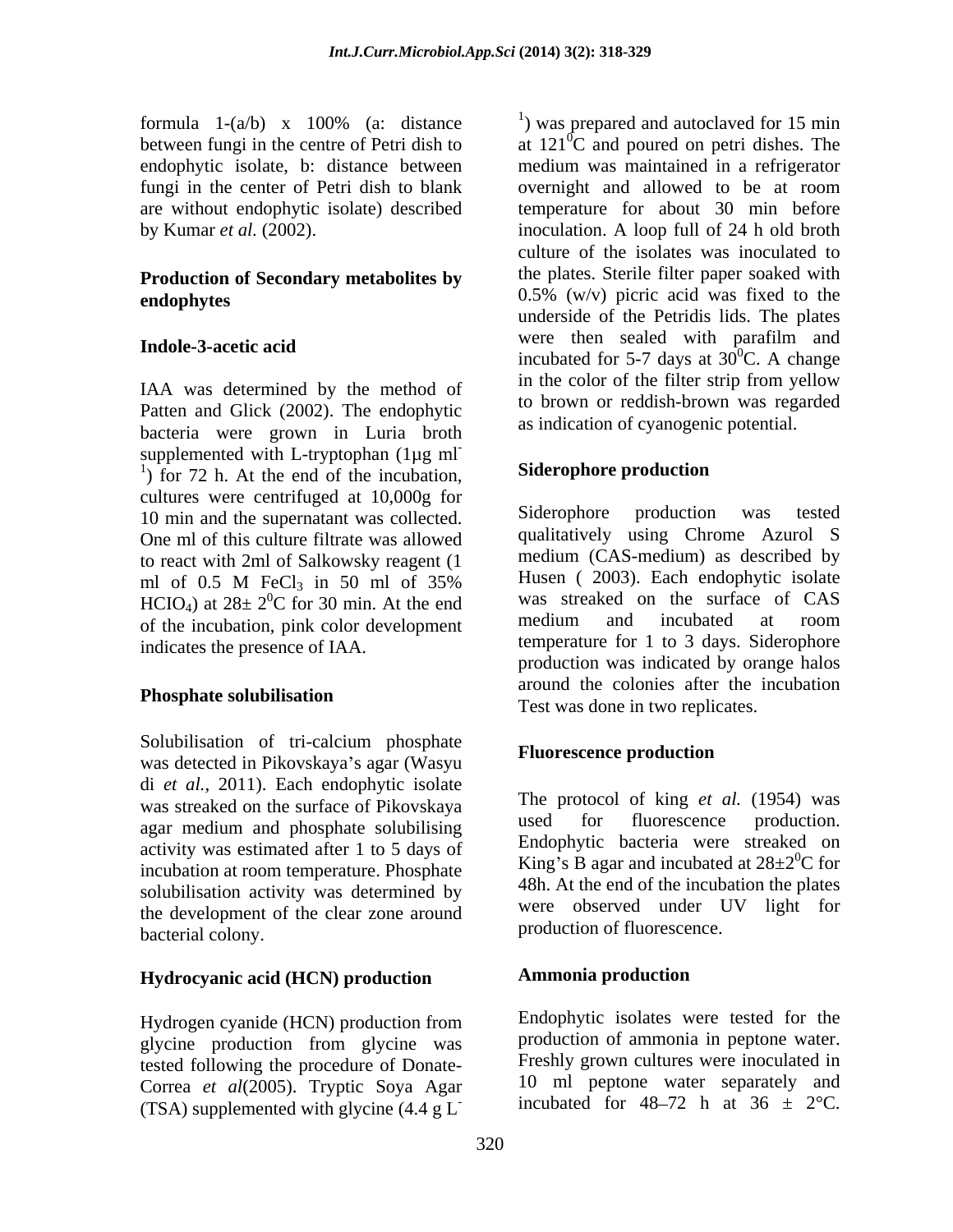Nessler's reagent (0.5 ml) was added in **Identification of endophytic bacterial** each tube. Development of brown to yellow colour was a positive test for ammonia production (Cappuccino and Sherman, 1992).

Antagonistic endophytic bacterial isolates were analysed for production of four enzymes i.e. protease, amylase, cellulase and lipase by plate method as described by Pure cultures of potential fungal

Proteolytic activity of the cultures was around the colonies in the next 48h were bacterial primer  $1492R$  (5<sup>2</sup>

After inoculation of endophytic bacteria and incubation at  $28^{\circ}$ C for 5 days, the Horticulture Research, Hasserghat,

The lipase activity of bacterial isolates was *et al.* 2007). determined by following diffusion agar methods, i.e. nutrient agar medium was **Effect of** *endophytic bacterial strain* **on**  supplemented with  $0.01\%$  of  $CaCl<sub>2</sub>H<sub>2</sub>O$ . **plant growth promotion** (*in vitro*) Tween 80 sterilised for 20 min at 120<sup>o</sup>C. oC was added to the molten agar medium at  $45^{\circ}$ C to give a final concentration of 1%. experiments The medium was shaken until the Tween 80 had dissolved completely and then was Seeds of chilli were treated with the 48-h poured onto Petri plates. Presence of opaque halo zone around the colonies was the selected isolate of CEFR-3 for 30 min

## **isolates**

## **Biochemical characterization**

Analysis of hydrolytic enzyme activity **Bergey's** manual of determinative 10 strains were characterized according to Bergey's manual of determinative bacteriology (Holt *et al.*, 1994).

### **Molecular identification of the isolates**

Kasana *et al*(2008). antagonistic CEFR were grown until log studied in a medium containing skimmed Fani (1995). The amplification of 16S milk. Zone of precipitation of paracasein TRNA gene was done by using universal taken as evidence of Proteolytic activity. TACGGYTACCTTGTTACGACTT-3´) The presence of amylolytic activity was AG-3´) as per the conditions described by determined using starch agar medium. Pandey *et al.* (2005). The PCR product  ${}^{0}C$  for 5 days, the Horticulture Research, Hasserghat, plates were flooded with  $0.3\%$   $I_2$  and  $0.6\%$  Bangalore. The sequences obtained were NaCl,  $0.1\%$  K<sub>2</sub>HPO<sub>4</sub>,  $0.01\%$  MgSO<sub>4</sub>, compared with those from the GenBank<br> $0.01\%$  CaCl<sub>2</sub> with 0.5% using the BLAST program (Alschul *et al.*) carboxymethylcellulose and 2% agar were surface inoculated. Iodine solution was reconstructions were obtained by the used to detect cellulase activity. The clear Neighbor joining method 1000 bootstrap zone formation around the growing colony replicates were performed to assess the was considered as positive. The statistical support for each branch in the Pure cultures of potential fungal phase and genomic DNA were isolated essentially according to Bazzicalupo and bacterial primer 1492R (5´ and 27F (5´ AGAGTTTGATCMTGGCTC was sequenced at Indian Institute of Horticulture Research, Hasserghat, compared with those from the GenBank using the BLAST program (Alschul *et al.* 1990) and Phylogenetic trees tree.(Astchul SF *et al.* 2010 and Tamura K *et al.* 2007).

## **plant growth promotion (***in vitro***)**

### **Seed treatment and nursery experiments**

considered as positive. and were shade-dried at 28 + 28C for 1 h. old culture (approximately  $10^8$  CFU/ml) of <sup>8</sup> CFU/ml) of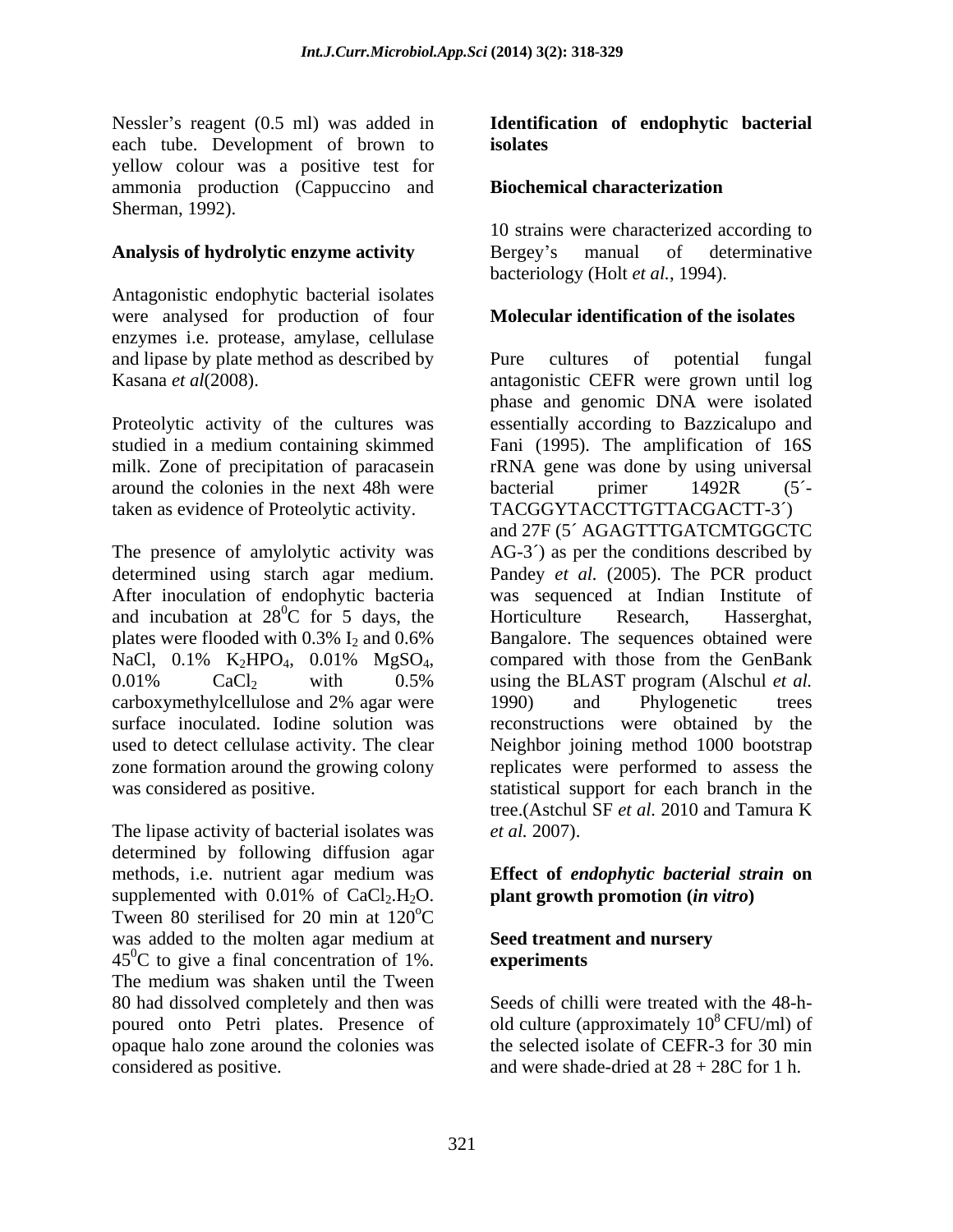The treated seeds (100) were sown in pots study all antagonistic endophytes produce containing coco peat in a greenhouse. IAA, Siderophore, ammonia, phosphate Observations were recorded on solubilisation. germination percentage in the beginning, root length, shoot length and wet weight of **Hydrolytic enzyme activity** the seedlings after 1 month of sowing by removing 10 seedlings from each The isolates that show antagonism against replication. *C. gloeosporioides* is tested for hydrolytic

A total of 19 endophytic bacteria were

# *Colletotrichum* **sp**.

indicated that out of 19 endophytic CEFR-3 showed 100% similarity with was recorded by CEFR-3. (Fig 1).

### **Plant growth promoting properties**

The isolates that show antagonism against Invitro growth parameters root length, *C. gloeosporioides* was further tested for shoot leaf area determined for 100 their PGP activities such as IAA, seedlings at an interval of 4 weeks after Siderophore production, Phosphate sowing. Inoculation of pot trays containing solubilisation and Ammonia production chilli seeds with *Pseudomonas aeruginosa* (Table-2) The results revealed that all 10 (CEFR-3) lead to a significant increase in isolates were positive to IAA, Siderophore growth parameters of chilli seedlings production, Phosphate solubilisation and (table 4) *Pseudomonas aeruginosa*<br>Ammonia production. Except CEFR 6, (CEFR-3) increased root length, shoot Ammonia production. Except CEFR 6, (CEFR-3) increased root length, shoot none of the isolates was found negative for length, fresh weight and seedling HCN production. All strains identified as vigor (fig 3). potential IAA producers (Table 2) however CEFR-3 showed higher Last couple of years it was reported that production of IAA (17µg/ml). In our C. gloeosporioides showed wide

solubilisation.

### **Hydrolytic enzyme activity**

**Results and Discussion** revealed that most of the isolates were The analysis is done which is focused on Negative for cellulose and amylase. enzymes production (Table-2). The results positive for catalase, protease and Lipase.

### **Isolation of endophytic bacterial strains Identification of endophytic bacterial isolates**

isolated from red fruit of chilli before By biochemical characterization all strains harvest and named as CEFR-1 to CEFR- identified as *Pseudomonas* genera. CEFR- 19. 3 showed potential antagonism against **Antagonism of endophytic bacteria of** growth promotion activities (Table 3). The **chilli red fruit (CEFR) against** strain was characterized by 16s r-DNA The results of the dual culture technique GEN BANK NCBI (ID No. 1605949)*.* bacteria isolates 10 endophytes inhibited *Pseudomonas aeruginosa* PAO1 strain and growth *C.gloesporioides* significantly (Table-1). Maximum inhibition 65.44% *aeruginosa* (fig-2). Colletotrichum and with promising plant and identified as *Pseudomonas aeruginosa.*The strain was submitted to CEFR-3 showed 100% similarity with 99% similarity with *Pseudomonas aeruginosa* (fig-2).

### **Effect of endophytic bacterial strain on plant growth promotion (***in vitro***)**

(table 4) *Pseudomonas aeruginosa*  length, fresh weight and seedling vigor.(fig 3).

*C. gloeosporioides* showed wide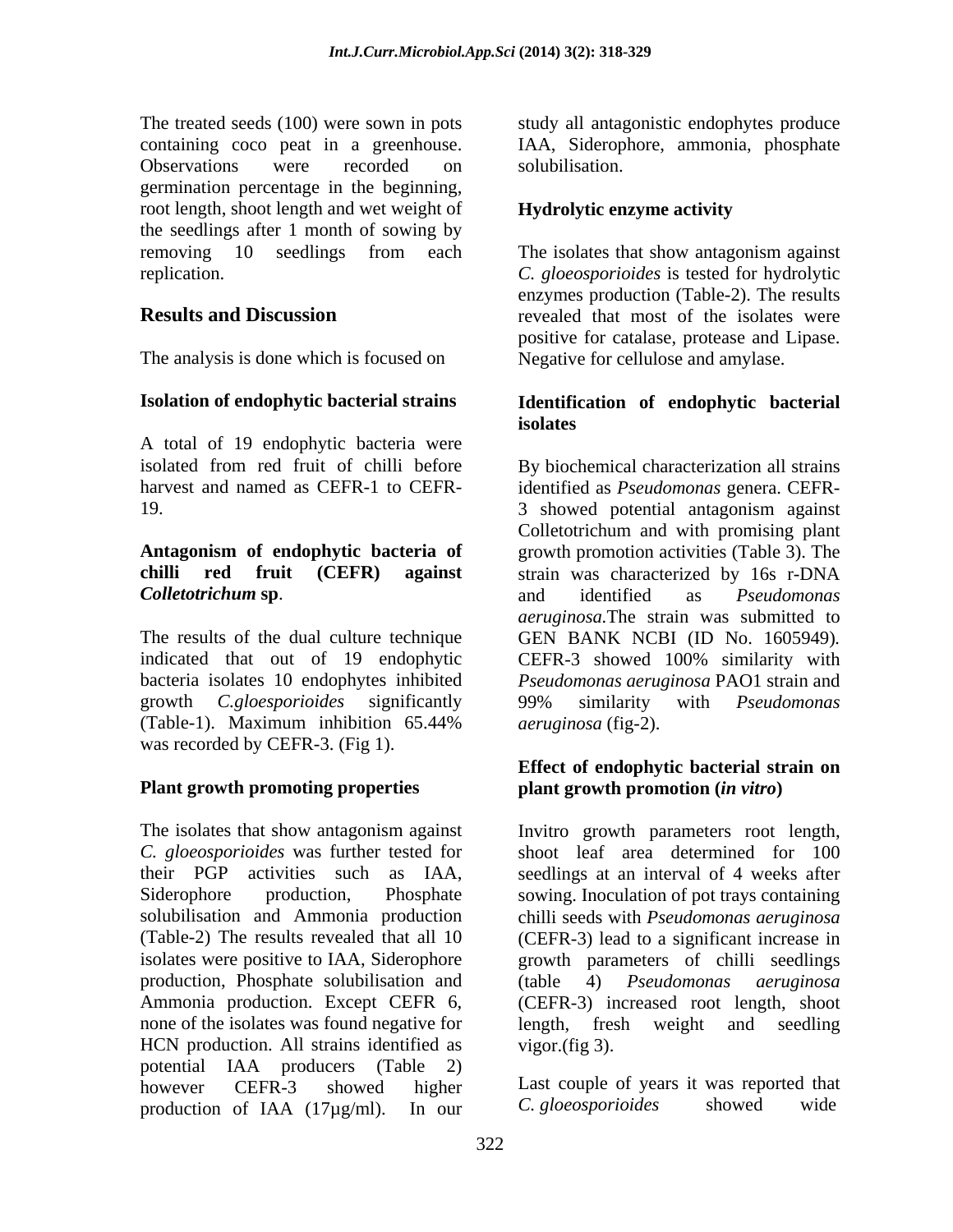| <b>Isolate Name</b> | CEFR-   CEFR-   CEFR-   CEFR-   CEFR-   CEFR-   CEFR-   CEFR-   CEFR-   CEFR-   CEFR- |               |  |         |                          |        |         |  |
|---------------------|---------------------------------------------------------------------------------------|---------------|--|---------|--------------------------|--------|---------|--|
|                     |                                                                                       |               |  |         |                          | 10     |         |  |
| C.gloeosporioides   | 51 51                                                                                 |               |  | 30.00 V | $\epsilon$ $\tau$ $\tau$ | 40 1 Q | - 60.90 |  |
|                     |                                                                                       | $\sim$ $\sim$ |  |         |                          |        |         |  |

**Table.1** Antagonistic effect of chilli red fruit endophytes (CEFR) against *Colletotrichum sp* on PDA media by dual culture method.

**Table.2** Plant growth promoting and Hydrolytic enzyme properties of CEFR - 3 isolates

| Isolate<br>Name                                                                                      | −<br>$\tilde{\mathbf{r}}$<br>$\overline{a}$ | $\mathfrak{a}$<br>Ammonia | - 친<br>Sid | $\overline{\phantom{0}}$<br>HC | Phosphate<br>Solubilisation | $\vec{E}$ | $\overline{\mathbf{d}}$<br>$\ddot{\circ}$<br>$\Delta$<br>◡ | ellulo:<br>-유<br>$\overline{\phantom{0}}$<br>ا ب | Amylas     |
|------------------------------------------------------------------------------------------------------|---------------------------------------------|---------------------------|------------|--------------------------------|-----------------------------|-----------|------------------------------------------------------------|--------------------------------------------------|------------|
|                                                                                                      |                                             |                           |            |                                |                             |           |                                                            |                                                  |            |
| CEFR-1<br>CEFR-3<br>CEFR-4<br>CEFR-5<br>CEFR-7<br>CEFR-7<br>CEFR-10<br>CEFR-11<br>CEFR-11<br>CEFR-11 |                                             |                           |            |                                |                             |           |                                                            |                                                  | $\sim$ $-$ |
|                                                                                                      |                                             |                           |            |                                |                             |           |                                                            |                                                  | $-$        |
|                                                                                                      | $\sim$                                      |                           |            |                                |                             |           |                                                            |                                                  | $\sim$     |
|                                                                                                      |                                             |                           |            | $\overline{\phantom{0}}$       |                             |           |                                                            |                                                  | $\sim$ $-$ |
|                                                                                                      |                                             |                           |            |                                |                             |           |                                                            |                                                  | $\sim$ $-$ |
|                                                                                                      |                                             |                           |            | $\overline{\phantom{0}}$       |                             |           |                                                            |                                                  | $\sim$ $-$ |
|                                                                                                      |                                             |                           |            |                                |                             |           |                                                            |                                                  | $\sim$     |
|                                                                                                      |                                             |                           |            |                                |                             |           |                                                            |                                                  | $\sim$     |
|                                                                                                      | ιv                                          |                           |            |                                |                             |           |                                                            |                                                  |            |
|                                                                                                      | . <i>.</i><br>1 <sup>2</sup>                |                           |            |                                |                             |           |                                                            |                                                  | $\sim$     |
|                                                                                                      |                                             |                           |            | $\sim$ $\sim$                  |                             |           |                                                            | $\overline{\phantom{0}}$                         | $\sim$ $-$ |

Occurrence of anthracnose by *C*. 2012); *Garcinia indicia* (Jadhav et al, *gloeosporioides* on different sp of plant such as Indian fig cactus (Kim *et al.* 2008); *Blepharocalyx salicifolius* (Larran *et al.* 2011); *Allium cepa* (Sikirou *et al. et al.* 2012); *Edilanthus tithymaloides*

pathogenicity on various hosts. (Gautam *et al.* 2012); Noni (Hubballi *et al.* 2000); *Olea europaea* (Sergeeva *et al.* more secondary metabolites might have an 2011) and *Jatropha curcas* (Kwon *et al.* mechanisms to provide a protective effect 2012); *Aloe vera* (Avasthi *et al.* 2011); on the root and suppression of pathogens Bell pepper (Gupta *et al.* 2009); *Jasminum*  are plant hormones like IAA (Loper and *grandiflorum* (Sharma *et al.* 2012); Schroth 1986) and other plant growth *Boehravia dif usa* L (Ajay Kumar Gautam promoting substance like Siderophore 2012); *Garcinia indicia* (Jadhav *et al*, 2009) and *Syzygium aromaticum* (Jadhav *et al,* 2008). The production of one or impact on antagonism towards *C. gloeosporioides*. The proposed (Leong 1986).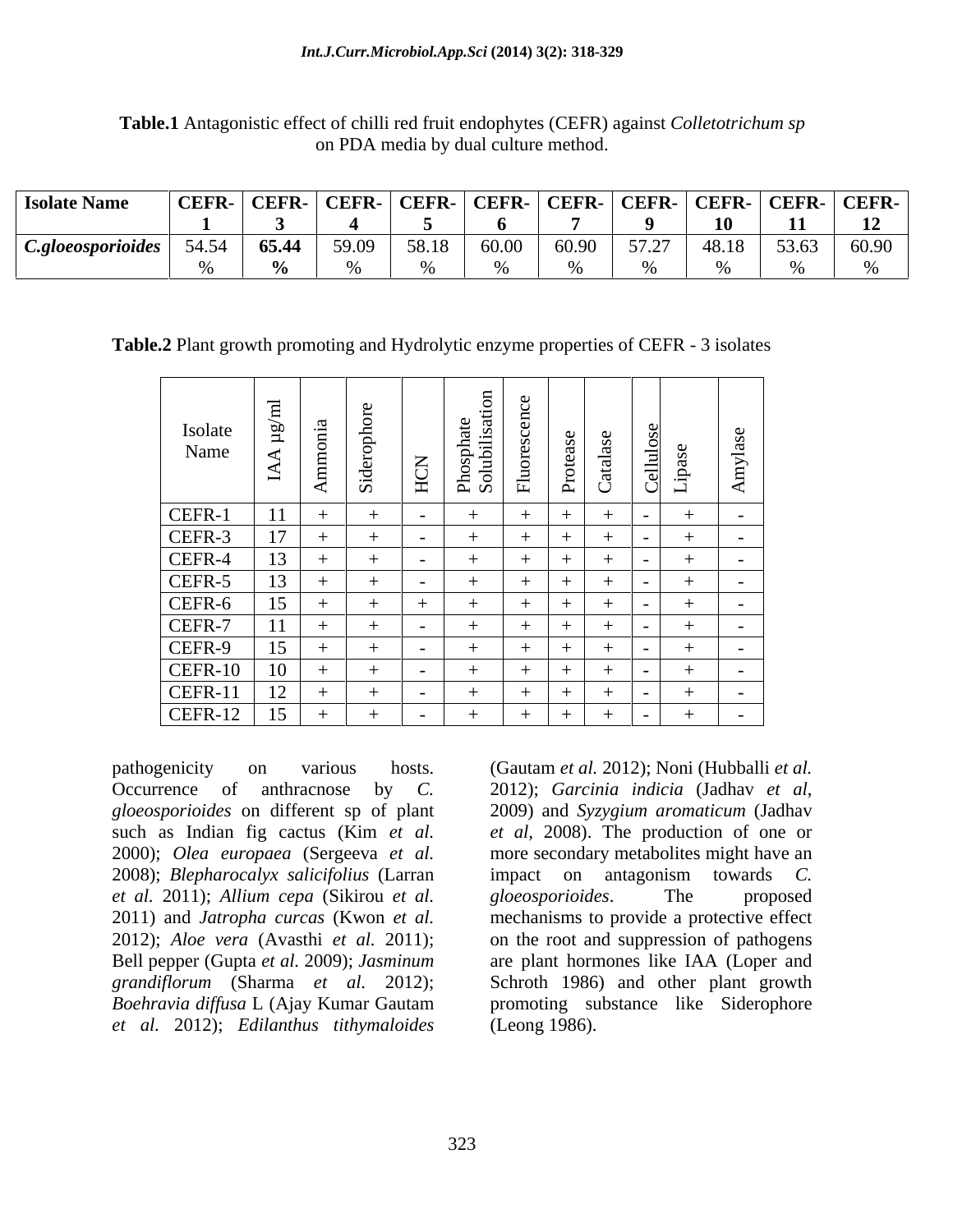|                        |          |              |                   |          |                           |          |          | $\blacksquare$                                                                             |          |          |
|------------------------|----------|--------------|-------------------|----------|---------------------------|----------|----------|--------------------------------------------------------------------------------------------|----------|----------|
| <b>Biochemical</b>     |          |              |                   |          |                           |          |          | CEFR-1   CEFR-3   CEFR-4   CEFR-5   CEFR-6   CEFR-7   CEFR-9   CEFR-10   CEFR-11   CEFR-12 |          |          |
| test                   |          |              |                   |          |                           |          |          |                                                                                            |          |          |
| Gram stain             | Gram     | Gram         | Gram              | Gram     | <b>Gram</b>               | Gram     | Gram     | <b>Gram</b>                                                                                | Gram     | Gram     |
|                        | negative |              | negative negative | negative | negative                  | negative | negative | negative                                                                                   | negative | negative |
| Morphology             | Rod      | Rod          | Rod               | Rod      | Rod                       | Rod      | Rod      | Rod                                                                                        | Rod      | Rod      |
| Florescent             | Produce  | Produce      | Produce           | Produce  | Produce                   | Produce  | Produce  | <b>Produce</b>                                                                             | Produce  | Produce  |
| Pigment                | pigment  | pigment      | pigment           | pigment  | pigment                   | pigment  | pigment  | pigment                                                                                    | pigment  | pigment  |
| Motility               | Motile   | Motile       | Motile            | Motile   | Motile                    | Motile   | Motile   | Motile                                                                                     | Motile   | Motile   |
| Oxidase test           | $+ve$    | $+ve$        | $+ve$             | $+ve$    | $+ve$                     | $+ve$    | $+ve$    | $+ve$                                                                                      | $+ve$    | $+ve$    |
| Catalase test          | $+ve$    | $+ve$        | $+ve$             | $+ve$    | $+ve$                     | $+ve$    | $+ve$    | $+ve$                                                                                      | $+ve$    | $+ve$    |
| $H_2$ Sproduction      | $-ve$    | -ve          | $-ve$             | $-ve$    | $-ve$                     | $-ve$    | -ve      | -ve                                                                                        | $-ve$    | $-ve$    |
| Urea test              | $+ve$    | $+ve$        | $+ve$             | $+ve$    | $+ve$                     | $+ve$    | $+ve$    | $+ve$                                                                                      | $-ve$    | $+ve$    |
| Nitrate reduced        | $+ve$    | $+ve$        | $+ve$             | $+ve$    | $+ve$                     | $+ve$    | $+ve$    | $+ve$                                                                                      | $+ve$    | $+ve$    |
| Indole                 | $-ve$    | $-ve$        | $-ve$             | $-ve$    | $-ve$                     | $-ve$    | $-ve$    | $-ve$                                                                                      | $-ve$    | $-ve$    |
| Methyl red             | $-ve$    | -ve          | $-ve$             | $-ve$    | $-ve$                     | $-ve$    | $-ve$    | -ve                                                                                        | $-ve$    | $-ve$    |
| Vogas-                 | $-ve$    | -ve          | $-ve$             | $+ve$    | -ve                       | $-ve$    | $-ve$    | $-ve$                                                                                      | $-ve$    | $-ve$    |
| proskauer              |          |              |                   |          |                           |          |          |                                                                                            |          |          |
| Citrate                | $+ve$    | $+ve$        | $+ve$             | $+ve$    | $+ve$                     | $+ve$    | $+ve$    | $+ve$                                                                                      | $+ve$    | $+ve$    |
| utilization            |          |              |                   |          |                           |          |          |                                                                                            |          |          |
| Growth temp.           | 20-40    | 20-40        | 20-40             | 20-40    | 20-40                     | 20-40    | 20-40    | 20-40                                                                                      | 20-40    | 20-40    |
| Starch                 |          |              |                   |          |                           |          |          |                                                                                            |          |          |
|                        | $-ve$    | $-ve$        | $-ve$             | $-ve$    | $-ve$                     | -ve      | $-ve$    | $-ve$                                                                                      | $-ve$    | $-ve$    |
| hydrolysis<br>Gelatin  | $+ve$    | $+ve$        | $+ve$             | $+ve$    |                           | $+ve$    | $+ve$    | $+ve$                                                                                      | $-ve$    | $+ve$    |
|                        |          |              |                   |          | $+ve$                     |          |          |                                                                                            |          |          |
| hydrolysis<br>Tyrosine |          |              |                   |          |                           |          |          |                                                                                            |          |          |
|                        | $+ve$    | $+ve$        | $+ve$             | $+ve$    | $+ve$                     | $+ve$    | $+ve$    | $+ve$                                                                                      | $+ve$    | $+ve$    |
| hydrolysis<br>Tween 80 |          |              |                   |          |                           |          |          |                                                                                            |          |          |
|                        | $+ve$    | $+ve$        | $+ve$             | $+ve$    | $+ve$                     | $+ve$    | $+ve$    | $+ve$                                                                                      | $+ve$    | $+ve$    |
| hydrolysis             |          |              |                   |          |                           |          |          |                                                                                            |          |          |
| Casein                 | $+ve$    | $+ve$        | $+ve$             | $+ve$    | $+ve$                     | $+ve$    | $+ve$    | $+ve$                                                                                      | $+ve$    | $+ve$    |
| hydrolysis             |          |              |                   |          |                           |          |          |                                                                                            |          |          |
|                        |          |              |                   |          | <b>Sugar Fermentation</b> |          |          |                                                                                            |          |          |
| L-arabinose            | $+ve$    | $+ve$        | $+ve$             | $+ve$    | $+ve$                     | $+ve$    | $+ve$    | $+ve$                                                                                      | $+ve$    | $+ve$    |
| Cellobiose             | - ve     | $-ve$        | $-ve$             | - ve     | $-ve$                     | - ve     | - ve     | - ve                                                                                       | $-ve$    | - ve     |
| Ethanol                | $+ve$    | $+ve$        | $+ve$             | $+ve$    | $+ve$                     | $+ve$    | $+ve$    | $+ve$                                                                                      | $+ve$    | $+ve$    |
| Glycerol               | $+ve$    | $+ve$        | $+ve$             | $+ve$    | $+ve$                     | $+ve$    | $+ve$    | $+ve$                                                                                      | $+ve$    | $+ve$    |
| Fructose               | $+ve$    | $+ve$        | $+ve$             | $+ve$    | $+ve$                     | $+ve$    | $+ve$    | $+ve$                                                                                      | $+ve$    | $+ve$    |
| Inulin                 | $-ve$    | $-ve$        | $-ve$             | $-ve$    | $-ve$                     | $-ve$    | $-ve$    | $-ve$                                                                                      | $-ve$    | $-ve$    |
| D-mannitol             | $+ve$    | $+ve$        | $+ve$             | $+ve$    | $+ve$                     | $+ve$    | $+ve$    | $+ve$                                                                                      | $+ve$    | $+ve$    |
| L-rhamnose             | $-ve$    | $-ve$        | $-ve$             | $-ve$    | $-ve$                     | $-ve$    | $-ve$    | $-ve$                                                                                      | $-ve$    | $-ve$    |
| Maltose                | $-ve$    | $\vert$ - ve | $-ve$             | $-ve$    | $-ve$                     | $-ve$    | $-ve$    | $-ve$                                                                                      | $-ve$    | $-ve$    |
| Lactose                | $-ve$    | $-ve$        | $-ve$             | $-ve$    | $-ve$                     | $-ve$    | $-ve$    | $-ve$                                                                                      | $-ve$    | $-ve$    |
| Raffinose              | $-ve$    | $-ve$        | $-ve$             | $-ve$    | $-ve$                     | $-ve$    | $-ve$    | $-ve$                                                                                      | $-ve$    | $-ve$    |
| D-Glucose              | $+ve$    | $+ve$        | $+ve$             | $+ve$    | $+ve$                     | $+ve$    | $+ve$    | $+ve$                                                                                      | $+ve$    | $+ve$    |
| D-sorbitol             | $-ve$    | $-ve$        | $-ve$             | $-ve$    | $-ve$                     | $-ve$    | $-ve$    | $-ve$                                                                                      | $-ve$    | $-ve$    |
| Sucrose                | $-ve$    | $-ve$        | $-ve$             | $-ve$    | $-ve$                     | $-ve$    | $-ve$    | $-ve$                                                                                      | $-ve$    | $-ve$    |
| Salicin                | $-ve$    | $-ve$        | $-ve$             | $-ve$    | $-ve$                     | $-ve$    | $-ve$    | $-ve$                                                                                      | $-ve$    | $-ve$    |
| Trehalose              | $-ve$    | $-ve$        | $-ve$             | $-ve$    | -ve                       | $-ve$    | $-ve$    | $-ve$                                                                                      | $-ve$    | $-ve$    |
| Xylose                 | $+ve$    | $+ve$        | $+ve$             | $+ve$    | $+ve$                     | $+ve$    | $+ve$    | $+ve$                                                                                      | $+ve$    | $+ve$    |
|                        |          |              |                   |          |                           |          |          |                                                                                            |          |          |

**Table.3** Biochemical characterizations of different isolates of Bacterial endophytes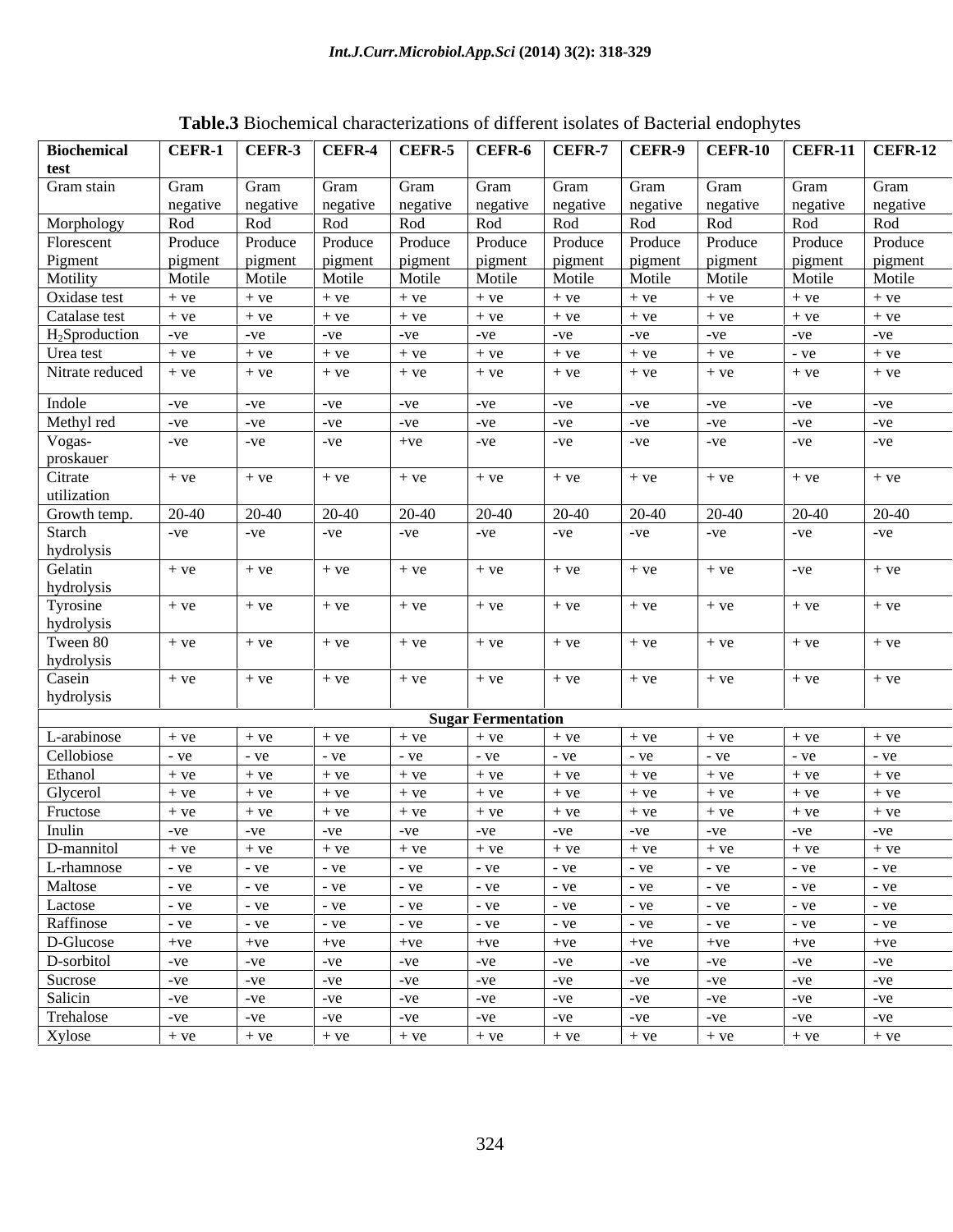| <b>Time</b> | <b>Name</b>                | <b>Root</b> | <b>Shoot</b>            | No. | Fresh           | <b>Seedlings</b> |
|-------------|----------------------------|-------------|-------------------------|-----|-----------------|------------------|
| period      |                            | length      | length                  |     | Leaves   weight | vigor            |
|             |                            |             |                         |     |                 | index#           |
| After       | Control                    |             | $\mathsf{u}.\mathsf{v}$ |     | 0.11            | 1037             |
| one         | Pseudomonas                | 8.7         |                         |     | 0.27<br>V.L     | 1475.80          |
| month       | <i>aeruginosa</i> (CEFR-3) |             |                         |     |                 |                  |

**Table.4** Effect of *Pseudomonas aeruginosa* (CEFR-3) cell suspension of growth of chilli seedlings.

\*Values are mean of three replicates.  $\pm$  SE

#Seedlings viour index= seedling length  $(cm) \times germination$  percentage.

**Fig.1** Phylogenetic Tree constructed using Neighbor Joining Method of CEFR-3.



**Fig.2** Plant growth promotion of *Capsicum frutescence* var.960 by *Pseudomonas aeruginosa* (CEFR-3)



\*Values are mean of three replicates.  $\pm$  SE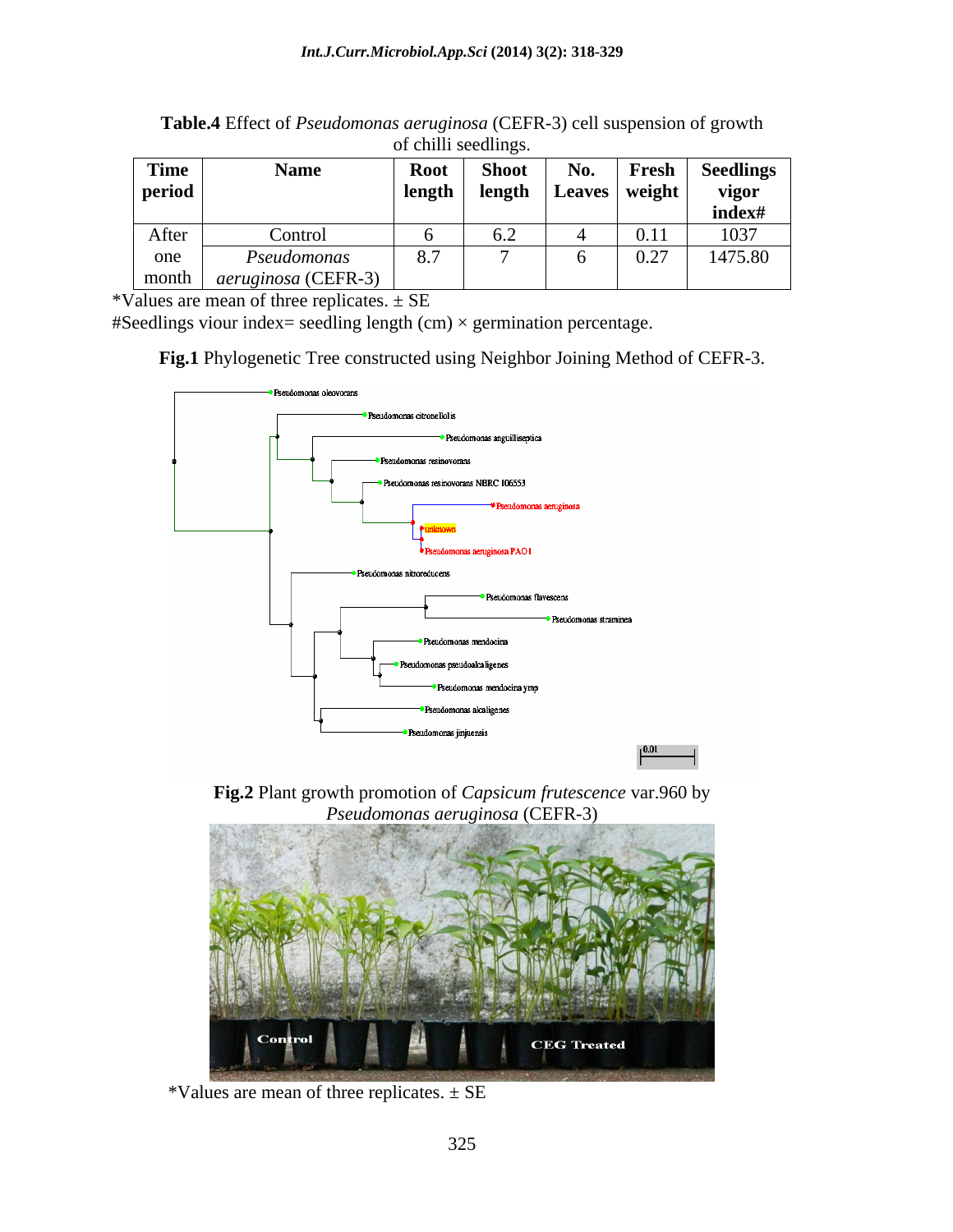IAA production by some sweet potato ;Stoltzfus JR *et al.* 2006). IAA also triggers level of protection against external Lugtenberg 2001; Whipps 2001). present study *Pseudomonas aeruginosa* considered that microbial metabolites may

for financial assistance from the grants 3:403-410. released for research project F.No. 40-132- 2011(SR) and central instrumentation centre of Acharya Nagarjuna Univeristy

Ajay Kumar Gautam, Shubhi Avasthi, *gloeosporioides* on *Boehravia dif usa* in India. Arch Phytopathol Plant Prot.45:  $2502 - 2506$ . plants. Electr J Blotech 5: 40-65.

endophytes could influence the host secreted by bacteria are suspected to play growth in low fertile soils (Zareen Khan *et*  an important role in suppression of *al.* 2009) and stimulates root development, pathogens. The majority of antagonistic improves mineral and water uptake by the endophytic bacteria are gram-negative and system (Gyaneshwar P *et al.* 2001 :Ladha belong to the group of fluorescent JK *et al.* 2000: Rosenblueth M *et al.* 2006 adverse conditions by enhancing different Antagonistic isolates have been reported to cellular defence systems (Bianco *et al.* occur in *Pseudomonas chlororaphis, P.* 2006). Phosphate solubilization by plant- *fluorescens, P. graminis, P. putida, P.* associated bacteria has also been well *tolaasii* and *P. veronii* (Chen *et al* 1995; documented (Son H *et al.* 2005). In Adhikari *et al* 2001; Krechel *et al*). These (CEFR-3) is consider being a potential endophytic bacteria in fungal pathogen integrated isolate for controlling control. This is the first report of using phytopathogen and enhances plant growth endophytic bacteria isolated from Andhra because *Pseudomonas aeruginosa* (CEFR- Pradesh for minimising growth of the 3) showed positive response to antagonism *Colletotrichum* as well as possessing PGP as well as plant growth properties. It was properties. The antagonistic bacteria are have an active role in resistance to disease development of suitable field conditions. by functioning as signals mediating a Formulation and application that meet crosstalk between the endophyte and its common farming practice still need to be host (Kleopper *et al.* 1980; Cao *etal.* developed. Promising bio control agents 2005: Graner *et al.* 2003). Buchenaier and strategies that enhance overall control (1998) also stated that lytic enzymes pseudomonads, which are effective Biocontrol agents (Bloemberg and Lugtenberg 2001; Whipps 2001). examples illustrated the high potential of now under investigation for the efficacy should be explored.

- **Acknowledgement**  Alschul SF, Gish W, Miller W, Myers Authors are thankful to UGC New Delhi alignment search tool. J Mol Biol 215. EW, Lipman DJ. 1990. Basic local alignment search tool. J Mol Biol 215. 3:403-410.
	- Astchul SF. Gish W, Miller W, Myers EV, Lipman D (1990) Basic lcal alignment tooll.J Mol Biol 215: 403-410.
- for laboratory facility. Avasthi S, Gautam AK, Bhadauria R. **References** disease of Aloe vera caused by 2011. First report of anthracnose *Colletotrichum gloeosporioides*. J Res Biol. 6:408–410.
	- Rekha Bhadauria. 2012. First report of Azevedo JL, Maccheroni J Jr, Pereira O,<br>anthracnose caused by Colletotrichusm Ara WL. 2000 Endophytic anthracnose caused by *Colletotrichusm* and ML. 2000 Endophytic and anthracnose caused by *Colletotrichusm* and *MTa* WL. 2000 Endophytic and *Registration* on *Registration and <i>Registration* and *Registration and <i>Re* Azevedo JL, Maccheroni J Jr, Pereira O, Ara WL. 2000 Endophytic microorganisms: a review on insect control and recent advances on tropical plants. Electr J Biotech **3**: 40-65.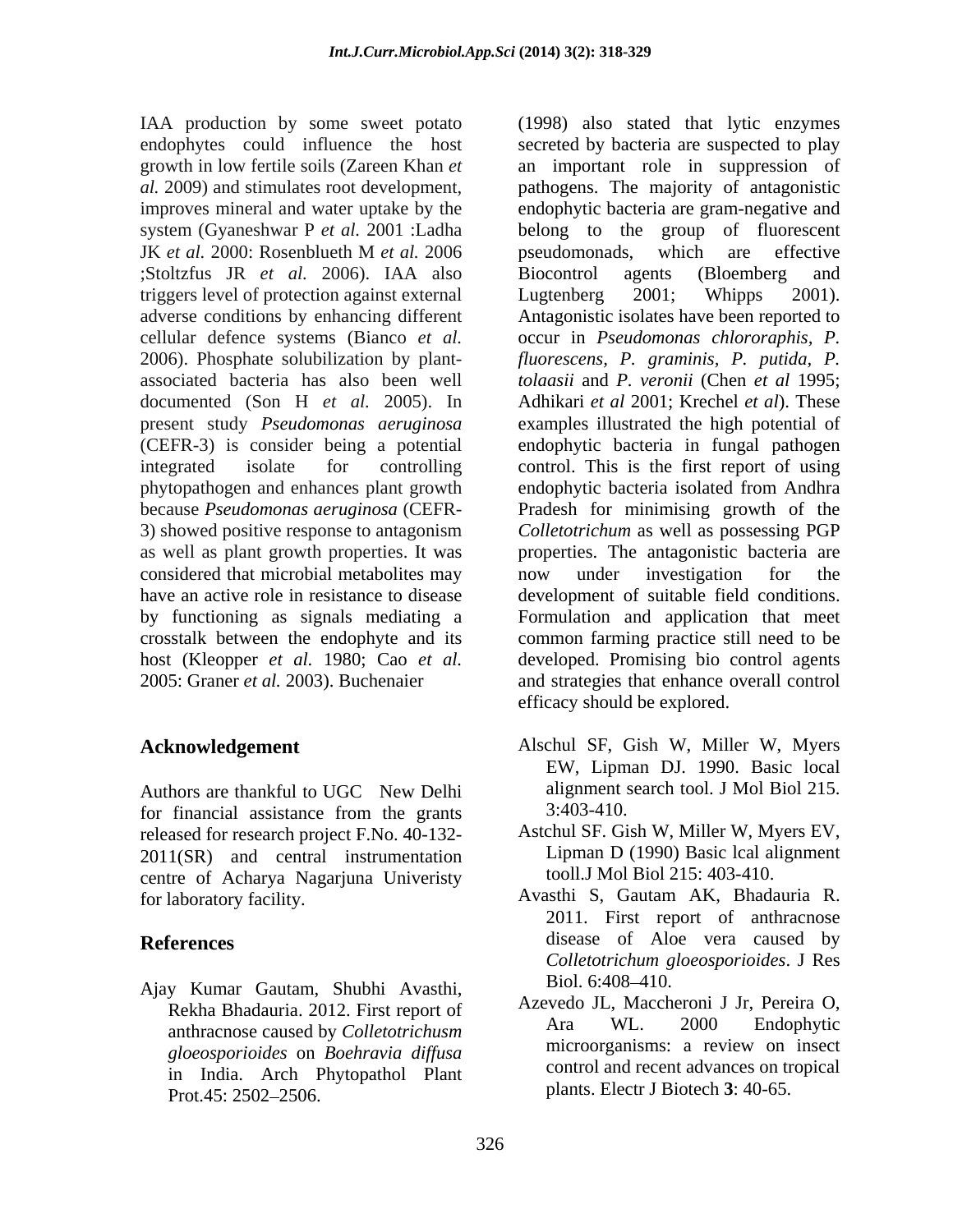- Bazzicalupo M, Fani R. 1995. The use of RAPD for generating specific DNA Pradesh, India – part I. J Phytol. 3:24– probes for microorganisms. In: Clap JP
- Bent E, Chanway CP. 1998. The growth promoting effects of a bacterial
- Berg G, Hallmann J. 2006. Control of plant pathogenic fungi with bacterial
- Bianco C, Imperlini E, Calogero R *et al.* 2006. Indole 3-acetic acid improves
- Chanway CP. 1997. Inoculation of tree 1998. Interactions between reforestation. Forest Sci 43: 99-112.
- Cappuccino, J.C. and Sherman, N. 1992. Hegde GM Srikant Kulkarni. 2001 Seed
- Donate-Correa J, M Leon-Barrios and R Perez-Galdona. 2005. Screening for (3): 829-30. (tagasaste), a forage tree-shrub legume
- Duijff BJ, Gianinazzi-Pearsonand V, Bergey s manual of determinative
- Gautam AK, Bhatia MK, Bhadauria R. Hubballi M, Nakkeeran S, Raguchander T.

plants of south western Himachal 36.

- (ed) Methods in molecular biology, Gupta SK, Jarial K, Kansal S. 2009. species diagnostic protocols: PCR and Colletotrichum gloeosporioides other nucleic acid methods. Humana causing anthracnose in bell pepper Press Inc, Totowa NJ. 112-124. Colletotrichum gloeosporioides seed crop: a new record from Himachal Pradesh. J Plant Dis Sci.  $4:126-127$ .
- endophytes on lodgepole pine partially Gyaneshwar P, James EK, Mathan N, inhibited by the presence of other Reddy PM, Reinhold-Hurek B, Ladha rhizobacteria. Can J Microbial 44:980- JK. 2001. Endophytic colonization of 988. rice by a diazotrophic strain of Serratia marcescens. J Bacteriol 183: 2634 2645
- endophytes. Microbial Root Hallmann J, Quadt-Hallmann A, Mahaffee Endophytes. Springer-Verlag. 53-69. WF, Kloepper JW. 1997. Bacterial endophytes in agricultural crops. Can J Microbial 43: 895-914.
- Escherichia coli's defences to stress. Hallmann J, Quadt-Hallmann Arch Microbiol 185:373–382. A,Rodriguez-kabana R, Kloepper JW. roots with plant growth promoting soil *Meloidogyne incognita* and endophytic bacteria: an emerging technology for bacteria in cotton and cucumber. Soil Hallmann J, Quadt-Hallmann 1998. Interactions between Biol Biochem 30: 925-937.
- In: Microbiology: A Laboratory treatment to control demping off of Manual, third ed. Benjamin/cummings chilli casued by *Colletotrichum capsici* Pub. Co. New York, pp. 125–179. (Sydow) Butler and Bisby. Karnataka Hegde GM Srikant Kulkarni. 2001 Seed chilli casued by *Colletotrichum capsici* Journal of Agricultural Sciences 14 (3): 829-30.
- plant growth promoting rhizobacteria Holliday P. 1989. A Dictionary of Plant in *Chamaecytisus proliferus* Pathology. Cambridge University Press, Cambridge.
- endemic to the Canary Islands. Plant Holt, J.G.; Krieg, N.R.; Sneath, P.H.A.; Soil. 266: 261-272. Staley, J.T. and Williams, S.T. 1994. Lemanceau P. 1997. Involvement of bacteriology, 9th edn. Williams and the outer membrane Wikins co, Baltimore, USA.
- lipopolysaccharides in the endophytic Kasana RC, Salwan R, Dhar H, Dutt S, colonization of tomato roots by Gulati A. 2008. A rapid and easy biocontrol *Pseudomonas fluorescens* method for the detection of microbial strain WCS417r. New Phytol 135**:**  325-334. iodine. Curr Microbiol. 57:503-507. cellulases on agar plates using Gram's
- 2011. Diversity and usage custom of 2012. First report of anthracnose on 2012. First report of anthracnose on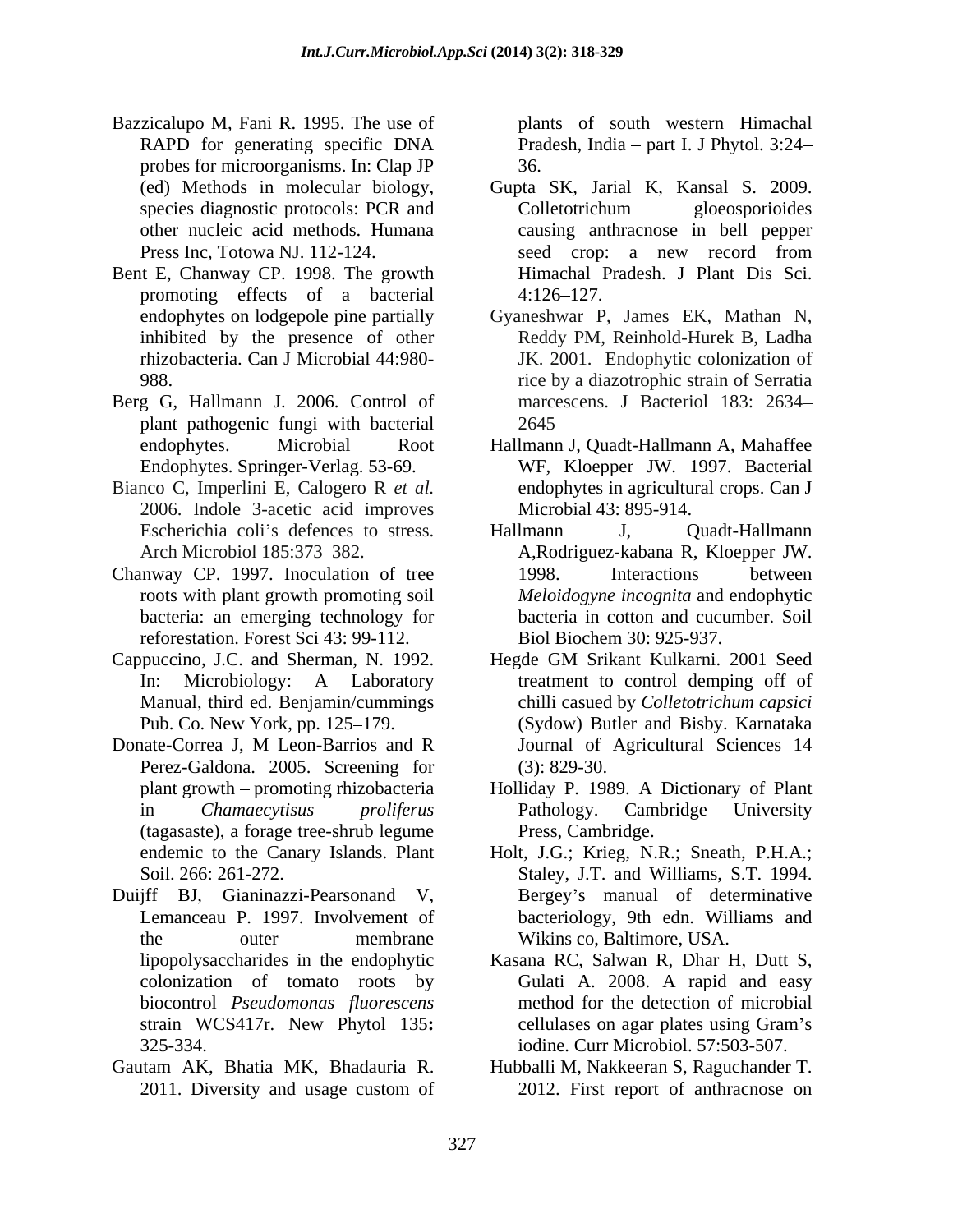gloeosporioides in India. Arch

- Husen E (2003). Screening of soil bacteria and Rice Research Institute, Manila, for plant growth promoting activities Philippines. 33–46
- Jadhav SK, Diwakar MP, Sawant UK, *indica)* incited by *Colletotrichum*
- Jadhav SN, Gadre UA, Kadam JJ, Joshi *Colletotrichum gloeosporioides* Penz.
- Kim WG, Cho WD, Jee HJ, Hong SY. Indian fig cactus caused by Glomerella 3795-3801.
- King EO, Ward MK, Raney DE (1954) demonstration of pyocyanine and 78.
- 1997. Biological control of sheath Microbe Interact 19:827–837 334. Biol Evol 4(4): 406-425
- Kumar NR, Arasu VT, Gunasekaran P *fluorescens*. Curr. Sci., 82: 1463-1466.
- Korea. J Phytopathol. 160:255–257.

Ladha JK, Reddy PM, 2000. Steps towards

noni caused by Colletotrichum Phytopathol Plant Prot. 45:276 279. nitrogen fixation in rice. International nitrogen fixation in Rice. In: Ladha JK, Reddy PM (eds) The quest for Rice Research Institute, Philippines. 33–46

- *in vitro.* Indones. J. Agric. Sci., 4: 27- Larran S, Bahima JV, Bello GD. 2011. 31. The state of the state of the collectrichum Kadam JJ. 2008. Management of leaf on *Blepharocalyx salicifolius* in spot disease of Kokum *(Garcinia*  First report of Colletotrichum gloeosporioides causing anthracnose on *Blepharocalyx salicifolius* in Argentina. Aus Plant Dis Notes. 6:18 19.
- *gloeosporioides* Penz. J. Pl. Dis. Sc., 3. Pandey P, Kang SC, Maheswari DK. MS, Sawant UK. 2009. In vitro growth-promoting Burkholderia spp. evaluation of bioagents against 2005. Isolation of endophytic plant MSSP from root nodules of Mimosa pudica. Curr Sci 89(1)177-180.
- causing leaf spot of clove*.* J. Pl. Dis. Patten CL, Glick BR 2002. Role of Sc. 4:104-106. *Pseudomonas putida* indole-acetic acid 2000. Occurrence of anthracnose on system. Appl. Environ. Microbiol. 68. in development of the host plant root 3795-3801.
- cingulata and Colletotrichum Po-Po-Than, Prihastuti H, Phoulivong S, gloeosporioides. Plant Pathol J. Taylor PWJ Hyde KD. 2008 Chilli 16:294–296. **anthrace** anthrace anthrace anthrace disease caused by Two simple media for the Zhejiang University Sciences 10: 764 anthracnose disease caused by *Colletotrichum* species. Journal of 78.
- fluorescin. J Lab Clin Med 44:301 Rosenblueth M, Martinez-Romero E, 307 2006. Bacterial endophytes and their Krishnamurthy K, Gnanamanickam SS. The interactions with hosts. Mol Plant interactions with hosts. Mol Plant Microbe Interact 19:827–837
	- blight of rice: induction of systemic Saitou N, Nei M, 1987. The neighbourresistance in rice by plant-associated joining method: a new method for *Pseudomonas* spp. Curr Sci 72**:**331- reconstructing Phylogenetic trees. Mol Biol Evol 4(4): 406-425
	- 2002. Genotyping of antifungal endophytes? Microbial Root compounds producing plant promoting Endophytes (Schulz BJE, Boyle CJC rhizobacteria, *Pseudomonas*  & Sieber TN, eds). Speringer-Verlag. Schulz B, Boyle C, 2006. What are endophytes? Microbial Root 1-13.
- Kwon JH, Choi O, Kim J, Kwak YS. Sergeeva V, Spooner-Hart R, Nair NG. 2012. First report of anthracnose 2008. Colletotrichum acutatum and C. disease on Jatropha curcas caused by gloeosporioidescausing leaf spots of *Colletotrichum gloeosporioides* in 2008. Colletotrichum acutatum and C. olives (Olea europaea) in Australia. Aus Plant Dis Notes. 3:143-144.
	- Sharma P, Singh N, Verma OP. 2012. First